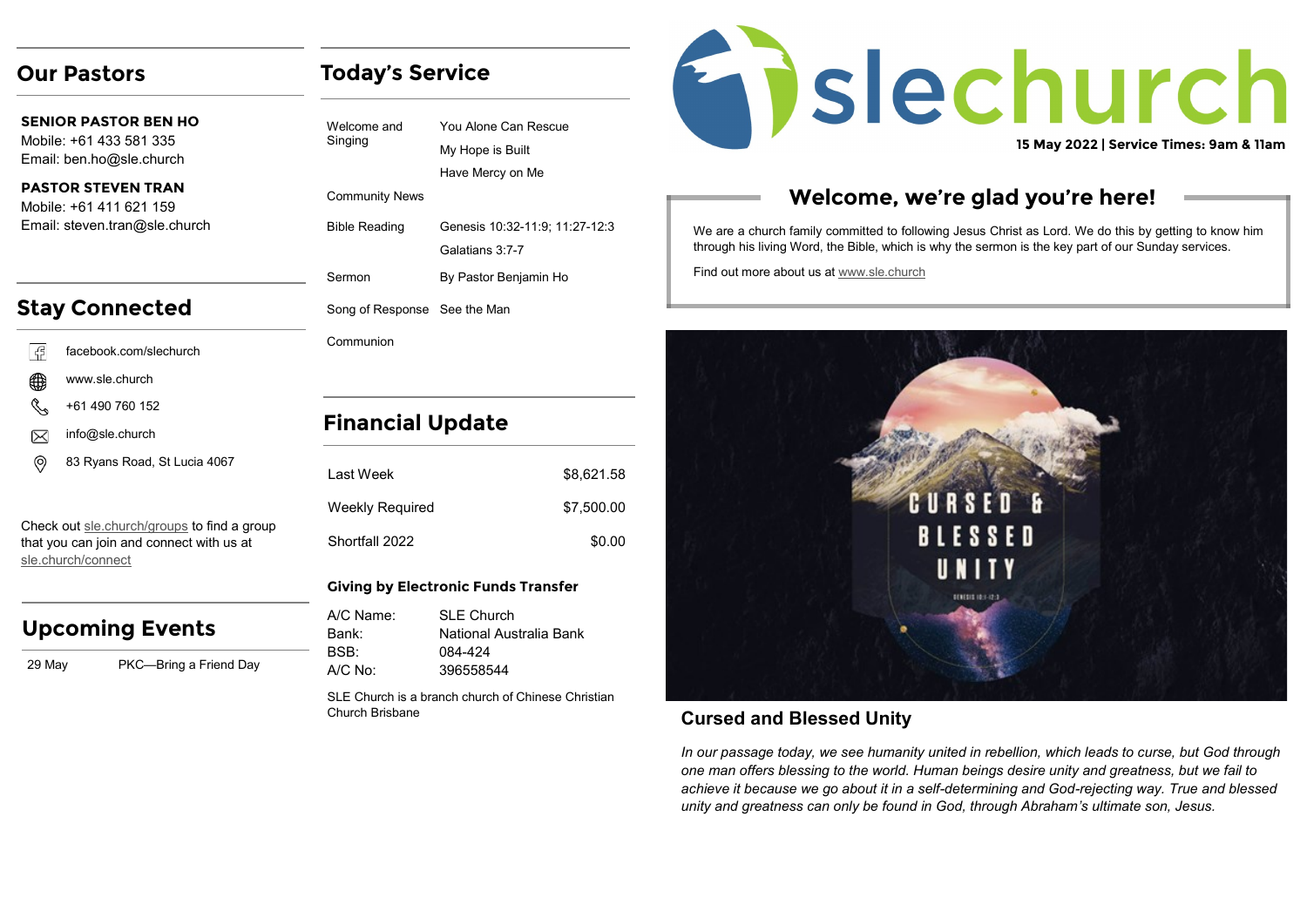## **Prayer Points**

### **PRAISE GOD THAT EVEN IN JUDGEMENT WE SEE GOD'S GRACE AT WORK.**

Praise God that this helps us see that God is always and ready to forgive and engage with His creatures.

Praise God that at the cross we see judgement, mercy, and grace meet together so that we might receive and experience the Love of God to the glory of God.

### **PRAY FOR OUR HEARTS TO KEEP RECEIVING THE HARD AND SAD NEWS OF GOD'S JUDGEMENT.** That it would help us see ourselves truly—in great need of mercy and grace.

Pray that we would grasp in our heads and hearts the deep and profound reality of our sinful state—and pray that God's grace in Jesus would become all the more brighter, wonderful, and glorious.

Pray that the vision of the grace of God in Jesus would so transform our lives and compel us to live for Him.

### **CONTINUE TO PRAY FOR THE UPCOMING FEDERAL ELECTION IN AUSTRALIA.**

Pray especially that believers would avoid words or actions which demean or slander those seeking election.

Pray that we would heed God's Word that all governing authorities—where good, bad, competent or incompetent—have been installed under God's providence and sovereignty, and are due our respect and prayers.

Pray that we would humbly uphold all of those seeking to lead with our prayers, that they would govern wisely and for the benefit of all.

### **CONTINUE TO PRAY FOR THOSE PARTS OF THE WORLD FACING MANY PRESSURES AND TENSIONS.**

Continue praying for the ongoing war in Ukraine, that God would bring that to a swift and peaceful conclusion.

Pray for escalating tensions between China and Australia, that they would not lead to further strife.

Pray that peace would reign that we might continue the quiet work of preaching the gospel and making disciples of all nations.

# **Community News**

#### **"BRING-A-FRIEND-DAY!"**

All primary kids are encouraged to bring a friend to Kids Church on the 29 of May!

After Kids Church, there will be a special picnic at St Lucia Playground from 10:30— 11:30am. Games and morning tea provided. All children will need to register for the event. Registrations now open on **[sle.church/eb](https://www.eventbrite.com.au/o/sle-church-17137096797)**